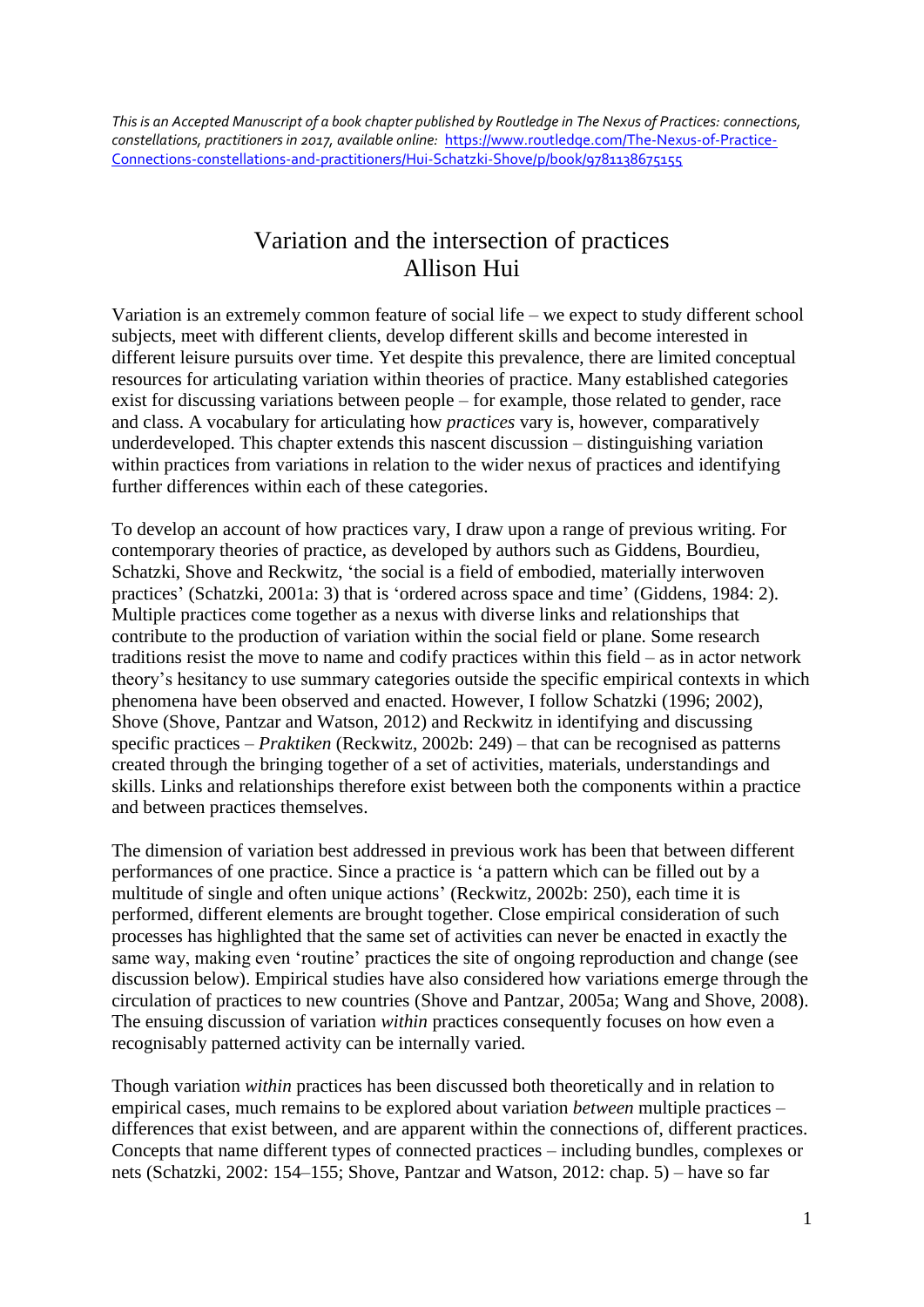received relatively limited discussion and empirical investigation. Yet as this chapter argues, dimensions of variation become intelligible in different ways when considering the nexus of multiple practices.

In order to identify variation, some grounding in a plane of potential similarity is required. That is, the potential to recognise either variation or similarity only ever exists in relation to particular categories that serve as shared points of reference. Ham and hummus can be considered varied in relation to the category of 'sandwich fillings', but not in relation to differentiations between 'protein and non-protein sources' or 'edible or non-edible items'. Within the plane of practices, identifying referents for gauging similarity and difference, and hence variation, could be approached in many ways.

I argue that the intersections between practices are crucial for developing analytic approaches and vocabularies more attuned to variation within a specific nexus of practices. Dimensions of intersection are overlaps and commonalities between practices that may be either material (e.g., a laptop used for leisure and for work) or abstract (a shared category or understanding such as clock time). They are therefore enacted by and exist in multiple material and nonmaterial forms and form points wherein the consideration or performance of one practice might pivot into consideration or performance of another. Theoretical discussions have already supported the existence of such 'shared' aspects or summary units of diverse social practices and this discussion further develops implications for understanding variation. Considering different types of intersection within the plane of practices provides reference points for identifying and discovering similarities and differences among practices.

The main aim of this chapter is to highlight variations within and between *practices* rather than focusing on things that are themselves *situated in between practices.* I therefore use the general terms 'intersection' and 'crossing points' in order to leave open specific forms of interdependence, power and positioning that characterise intersections themselves. That is, variation in types of intersections is not taken up as a central focus. In this chapter, intersections and relations between practices are highlighted in order to acknowledge that while variation may be identified in various forms and through various means, a better understanding is needed of how variation between practices relates to their interconnections and interdependence. As a result, variations within the nexus of practice are summarised in relation to properties that are shared by multiple practices.

This approach may evoke comparisons to Star and Griesemer's (1989) discussion of 'boundary objects' that mediate between intersecting social worlds. In their example of museum workers, abstract or concrete boundary objects such as specimens, field notes or maps adapt to the different worlds that they are a part of – changing meanings and being managed to maintain at least some common identity that facilitates coherence and translation across worlds (Star and Griesemer, 1989: 393). While this chapter similarly takes intersections to be adaptable – with for instance objects or meanings taking on varied forms in different practices – it also makes several key departures from this work. Firstly, Star and Griesemer emphasise how boundary objects are created in order to work at the boundaries of social worlds – thus presuming the pre-existence of different social worlds and the need to actively create objects that can inhabit more than one (1989: 408). By contrast, I do not presume that bounded practices necessarily precede intersections. It is possible that what will serve as intersections – for instance understandings of spatial or temporal categories (e.g., an objective geographic location or clock time) – pre-exist the emergence of practices that are eventually seen to share them. Secondly, though Star and Griesemer suggest that boundary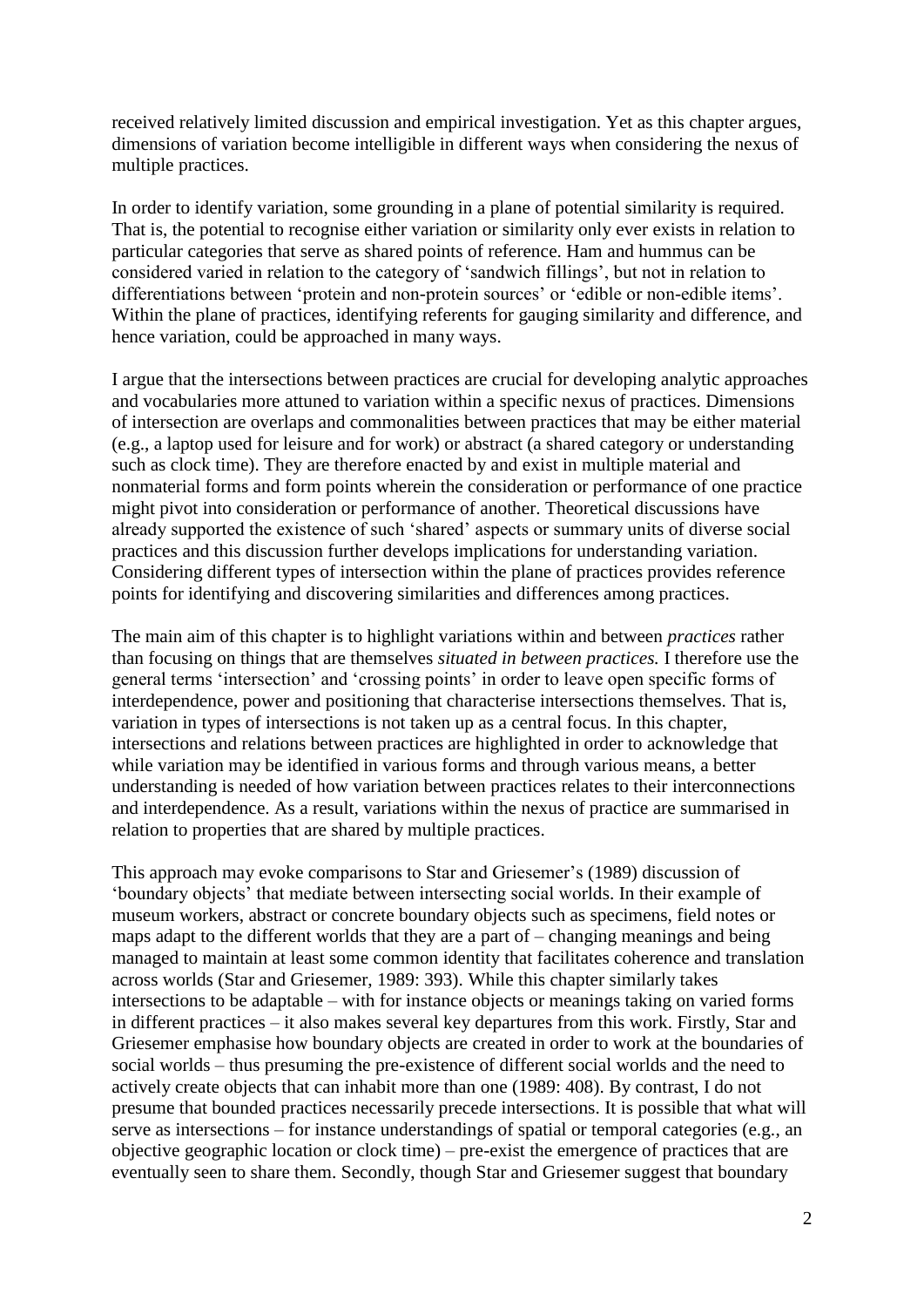objects are actively constructed to span worlds, some intersections between practices may not have been purposely or intentionally forged and may be of comparatively little consequence. While field notes can be written with the explicit intention of translating and circulating knowledge from the person collecting a natural specimen to a museum curator or archivist, all three participants in such an exercise might use objects such as pens or mobile devices without these being actively created as devices to conjoin their practices. Not all objects involved in multiple practices are thus actively enacted to cross boundaries in the sense that Star and Griesemer discuss – and as Nicolini, Mengis and Swam demonstrate (2012). Thirdly, the case of natural history practices leads the authors to focus upon how 'boundary objects are produced when sponsors, theorists and amateurs collaborate to produce representations of nature' (1989: 408). By contrast, I do not take intersections to be necessarily tied to representations. This creates room to investigate how people are enrolled in multiple practices, as well as how particular meanings or spatio-temporal dimensions that have a myriad of representations can be understood as constituting intersections between practices. Finally, and most obviously, while Star and Griesemer's discussion, and related expansions upon it (Nicolini, Mengis and Swan, 2012), emerges from an interest in discussing collaboration and cooperation, this chapter is concerned with expanding understandings of variation and its treatment of intersections is shaped by this aim.

The rest of the chapter is divided into two main sections focusing upon variation within practices and variation in relation to nexus of practices. Each introduces several forms of variation and illustrates these in relation to examples from four cases: birdwatching, eating, identity verification practices and funerals.

## **Variation within practices**

As noted above, theories of practice have already addressed several forms of variation, even if these have not always been articulated as characteristics of variation *per se*. In order to briefly summarise what this work has revealed, this section identifies three different forms: variation as a basic feature, variation as meaningfully constructed and variation in the constituent elements of a performance.

## *Variation as a basic feature*

Firstly, variation can be understood as a feature to consider in understanding and analysing all practices – that is, no matter their particularities, they are marked by continuous internal variations. The conceptual distinction between practices as entities and as performances (Shove and Pantzar, 2007: 154) helps to reveal and reinforce the centrality of variation within a world of practices. A practice-as-performance takes place at a particular space and time when understandings, materials, practitioners and activities come together in a particular way. For example, at 12:37 p.m. on 4<sup>th</sup> December 2015, I made a sandwich in my kitchen at home using plate, knife, bread, toaster, ham, mustard and cheese. Many such performances, undertaken by multiple practitioners in diverse spaces and times, can be conceptually brought together in considering a practice-as-entity. In this case, the entity in question could be the practice of making lunch, or more specifically of making sandwiches, or even of making ham and cheese sandwiches, depending on how the analytic boundaries are drawn. What is important in making this summary move to practice-as-entity is that entities are inherently varied internally – they cannot help but encompass differences because of the unpredictable and diverse nature of performances. Even if I make ham and cheese sandwiches every day for lunch, this routine precludes exact repetition. Despite my best efforts, I will never get the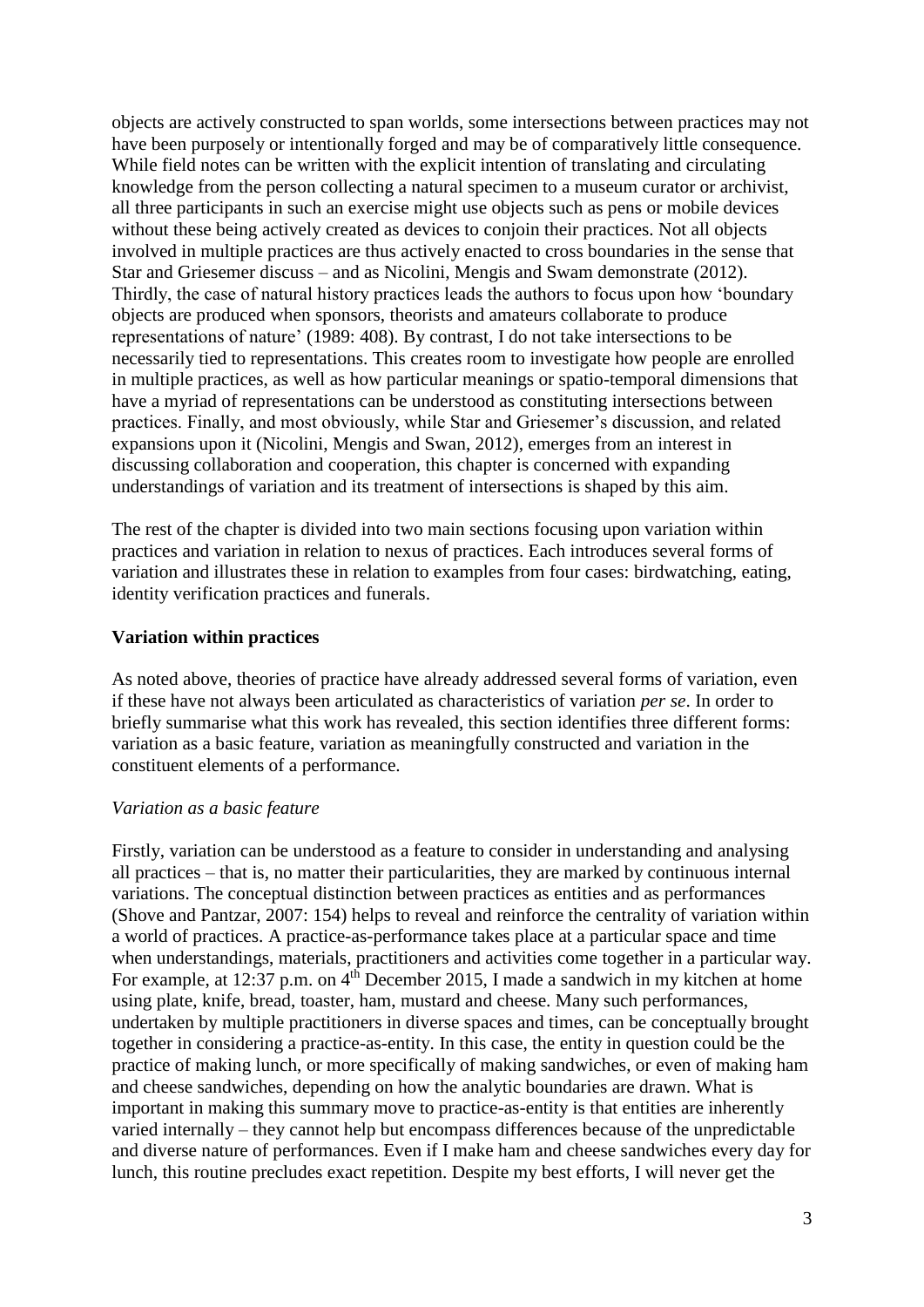same amount of mustard on the bread in exactly the same pattern. Some days the toaster might make the bread more or less crispy, in response to the latter's age and texture. There may be more significant irritations or disruptions – the store not stocking my normal brand of bread or receiving a text in the middle of the sandwich-making process – that alter the performance further. The patterning that makes practice-entities intelligible to practitioners and researchers alike is inseparable from and consistent with the variation that is an inevitable dimension of performances (and thus entities).

#### *Variation as meaningfully constructed*

A second aspect of variation within practices concerns the limits of their intelligibility. Variations not only emerge through performance, but are also made sense of through shared meanings, understandings and goals. As a result, practitioners (re)produce distinctions that articulate and evaluate variations within a practice. Going beyond tacit limits disrupts working or practical understandings of 'the' practice.

Within birdwatching, for example, practitioners distinguish types of involvement and levels of knowledge – with 'birdwatchers' being those with more casual commitment and limited knowledge, 'birders' being more involved and knowledgeable and 'twitchers' being not only obsessively engaged with the practice but also far more mobile – seeking rare or far-flung birds. These terms articulate different variants of meaningful participation in the practice and the communities that gather around them.

The enactment of variations within practices also involves the establishment of meaningful boundaries within which practices are conducted and understood. Hägerstrand discusses the 'tolerable flexibility' that exists for the successful performance of any project – 'to what extent projects can "survive" interruptions' (1996: 669). Though he does not use this concept in relation to social practices, I suggest that it is important in relation to the meaningful construction of variation. While categories may seem to simply name variations within a practice, they may also mark what are understood to be the limits of tolerable variation – bounding the difference that is understood as still plausible or acceptable for participants. Where variations threaten to derail a practice, obstruct the achievement of a goal or transform a performance beyond acceptable bounds, practitioners acknowledge them as intolerable and therefore inappropriate. In this way, while all categories create boundaries and help articulate variations, within practices they can also become enrolled in normative assessments and processes whereby some variants are encouraged and others discouraged.

How tolerable variation is made meaningful is thus highly consequential for potential courses of action. Consider again practices involving food. Despite having the potential to cook and eat a wide range of food types at any meal, there is remarkably little overlap between the types of food consumed at breakfast, lunch and dinner in the UK (Yates and Warde, 2015). The variation between meals is marked by the different names given to them and is also shaped by understandings of socially appropriate and 'normal' foods for each. While it would be possible to make and eat a roast chicken for breakfast, socially such variation contravenes established sets of meanings and would therefore likely be deemed absurd. Variation within practices is therefore acknowledged and limited in important ways by the shared meanings that are constructed and reproduced by practitioners.

## *Variation in the constituent elements of a performance*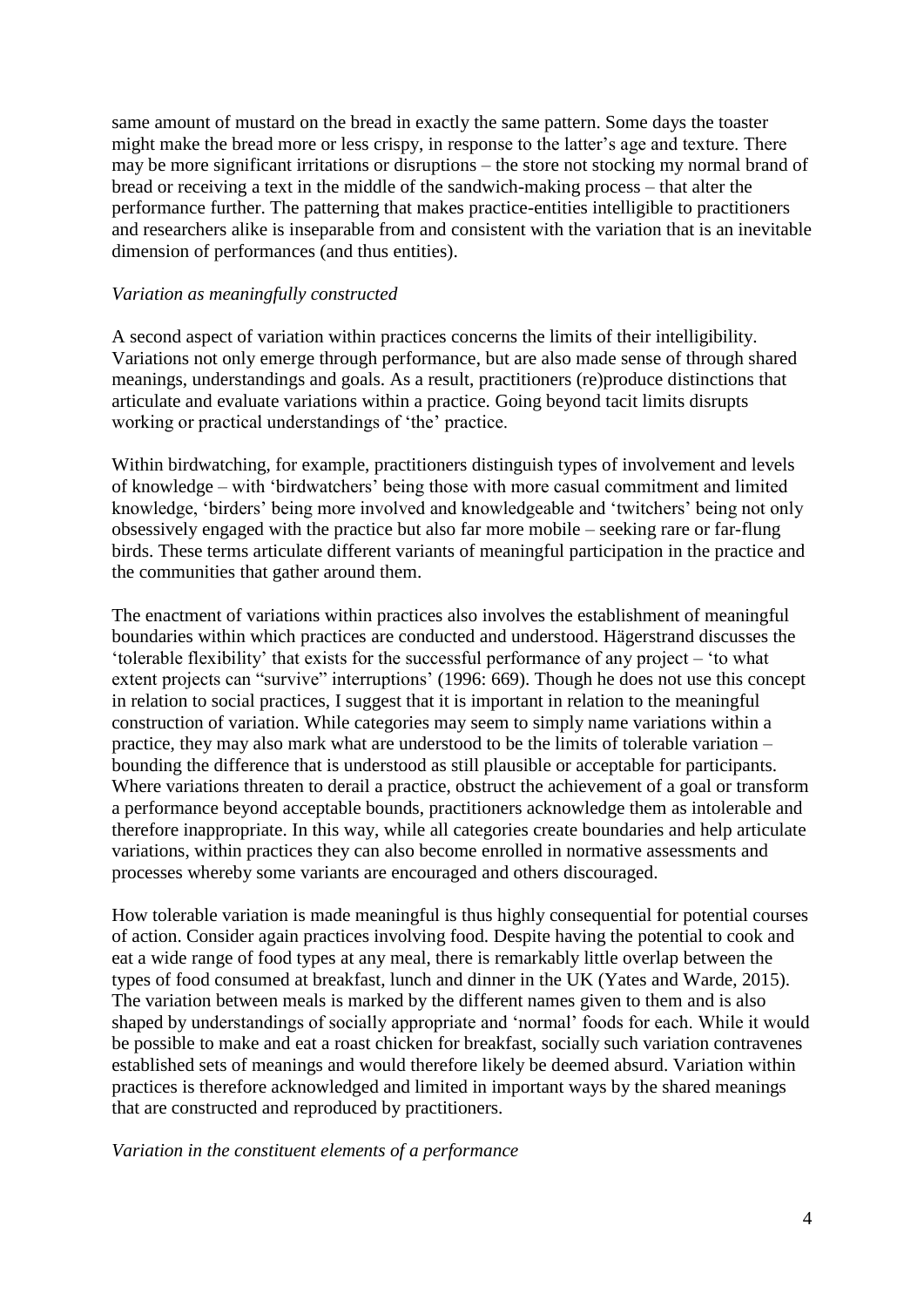The third aspect of variation within practices relates to the varied sets of elements that can be integrated into any one performance. As Reckwitz highlights, many different elements are brought together in a practice: 'forms of bodily activities, forms of mental activities, "things" and their use, a background knowledge in the form of understanding, know-how, states of emotion and motivational knowledge' (2002b: 249). While multiple elements are needed for a performance, there are different possibilities that might suffice. That is, 'a practice involves different sets of objects that are used in different circumstances' (Hui, 2012: 206). Toast can be made using toaster or a grill or a wood fire and mustard can be spread using a knife or, if none is available, the back of a spoon. In addition to the variation that occurs when the same set of elements is used in multiple performances, there is also variation that emerges from using different sets of acceptable elements. Discussions of how variants of practices emerge through global circulation often rest upon the recognition that changing the spaces and cultural contexts in which performances occur involves changes in elements that prompt new variations (Shove and Pantzar, 2005a; Maller and Strengers, 2013; Hui, 2015).

Another example of this can be found in the variation of funeral services. In modern Western countries, funeral services have evolved into three primary models: those that are institutionally commercial (led by a funeral director), institutionally municipal (led by municipal officials) or institutionally religious (led by religious officials) (Walter, 2005: 177). Within each institutional model, religion may or may not play a cultural role – as for instance in the US, funeral home services that are structured as Christian services or the predominance of church services in culturally secular Sweden (Walter, 2005: 182). Each of these models involves different types of spaces with diverse collections of things, understandings, institutional rules and practitioners coordinating the service. Participants might have quite diverse suggestions and expectations of what elements a funeral service should include – based both on personal histories of participation in funeral or religious practices and their knowledge of and familiarity with the deceased. As a result, even within the same country, city or building, funerals can involve widely differing set of elements, with services an eclectic mix of activities of varied provenance and with diverse relationships to the family, attendees and deceased. Humanist services can include the Lord's Prayer (Holloway et al., 2013: 41), Pink Floyd may be played at a church service (Szmigin and Canning, 2015: 755) or, as I experienced, the deceased's refusal to convert to Catholicism can be discussed during her Catholic wake. Depending on the institutions and practitioners involved, some variations may be deemed outside acceptable bounds while others are permitted because they contribute to the funeral's aims of meaningfully memorialising the departure of a loved one. The practitioners and institutions involved in any performance of a funeral negotiate and shape the set of elements that end up being incorporated, contributing to the combination of similarities and differences that distinguish it from other performances.

Attending to such variation in sets of elements is also important in relation to the potential flexibility of any one type of element. That is, there is more flexibility regarding exactly which elements are used in some practices than in others. Think for instance of the range of identification cards, such as drivers' licences, passports and birth certificates, that 'establish the identity of the bearer for purposes of state administration' (Torpey, 2000: 159). These documents are used for a range of activities: verifying one's identity when applying for a bank account or commencing new employment; one's age for alcohol purchases; or one's citizenship when accessing 'certain rights of democratic participation (e.g., voting), public services (e.g., medical care) and transfer payments ("welfare")' (Torpey, 2000: 165; Wang, 2004). In most cases, any one of a number of reputable forms of identification would be acceptable for each of these checks. Yet in the case of migrants, passports may become the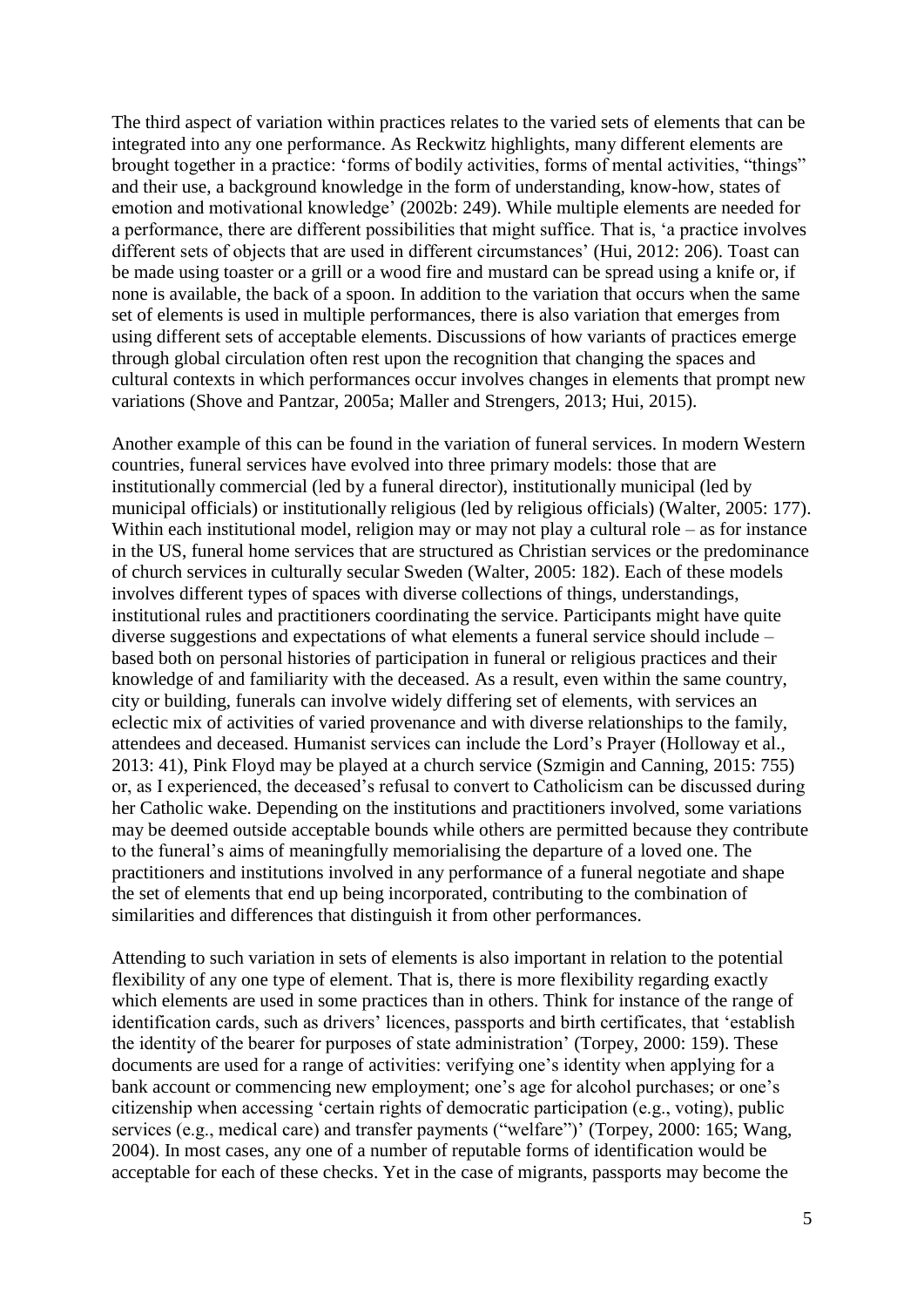*only* acceptable form of identification due to the inconsistent language and format of international drivers' licences and birth certificates. Moreover, when one is engaging in a border check at an airport or roadside border station, only passports are appropriate, as other forms of identification do not have the same international status or capacity to be stamped and thus do not fulfil the requirements of this practice.

Elements such as materials can thus vary in terms of their importance to particular practices. On one hand, they can be obligatory when there are no other elements that can be substituted and their presence is a necessary condition for continuing essential processes – as in passports at border checks. On the other hand, they may be substitutable – as in the case of different types of identity documents – or negotiable – if different processes can be conducted in their absence – or entirely optional. There are differing degrees of potential flexibility for particular elements within any practice, as well as for the variations associated with the different combinations of elements that characterise any one performance.

## **Variation in relation to the nexus of practice**

Though multiple forms of variation can be identified within practices, focusing exclusively upon these provides a restricted account of how variation matters for theories of practice. Many important questions about relations between multiple practices relate to variations in the links and connections between practices and the consequences of these variations for the trajectories both of the practices involved and the complexes they form. Therefore, while variations within practices are not necessarily independent of those between practices – changes in one could affect the other – it is useful to distinguish between them in order to highlight different methods and approaches needed to study and analyse them.

The question therefore becomes: how do intersections of practices reveal and relate to variations between practices? This section addresses three types of intersection – spatiotemporal, practitioner/material, and conceptual – using these to identify features of variation and suggest future lines of investigation.

## *Variation in terms of spatio-temporal intersections*

As many authors have discussed, the particularities of practices emerge alongside their spatial and temporal dynamics. Bourdieu, for instance, suggested that 'practice is inseparable from temporality, not only because it is played out in time, but also because it plays strategically with time and especially with tempo' (1990: 81) and practices are similarly inseparable from their mobilities (Hui, 2013: 892). Schatzki elaborates upon these points by noting that the doings and sayings of practices are anchored at a range of paths and places (2010b: 59) that enrol past, present and future through 'acting toward an end from what motivates' (2010b: 37). Limited work has been done thus far to explore the implications of these insights for not only individual practices but also for the project of conceptualising interconnections between practices.

Such an exercise depends on identifying and working with methods that reveal connectivity. Understandings of clock or calendar time and geographic space as dimensions that exist independent of human activity have long been used as benchmarks against which to reveal and assess variation. Take for example cross-national time use studies based on diaries that record activities undertaken at particular times of day by participants residing in specific countries. When analysis is undertaken, comparing data from two different years or from two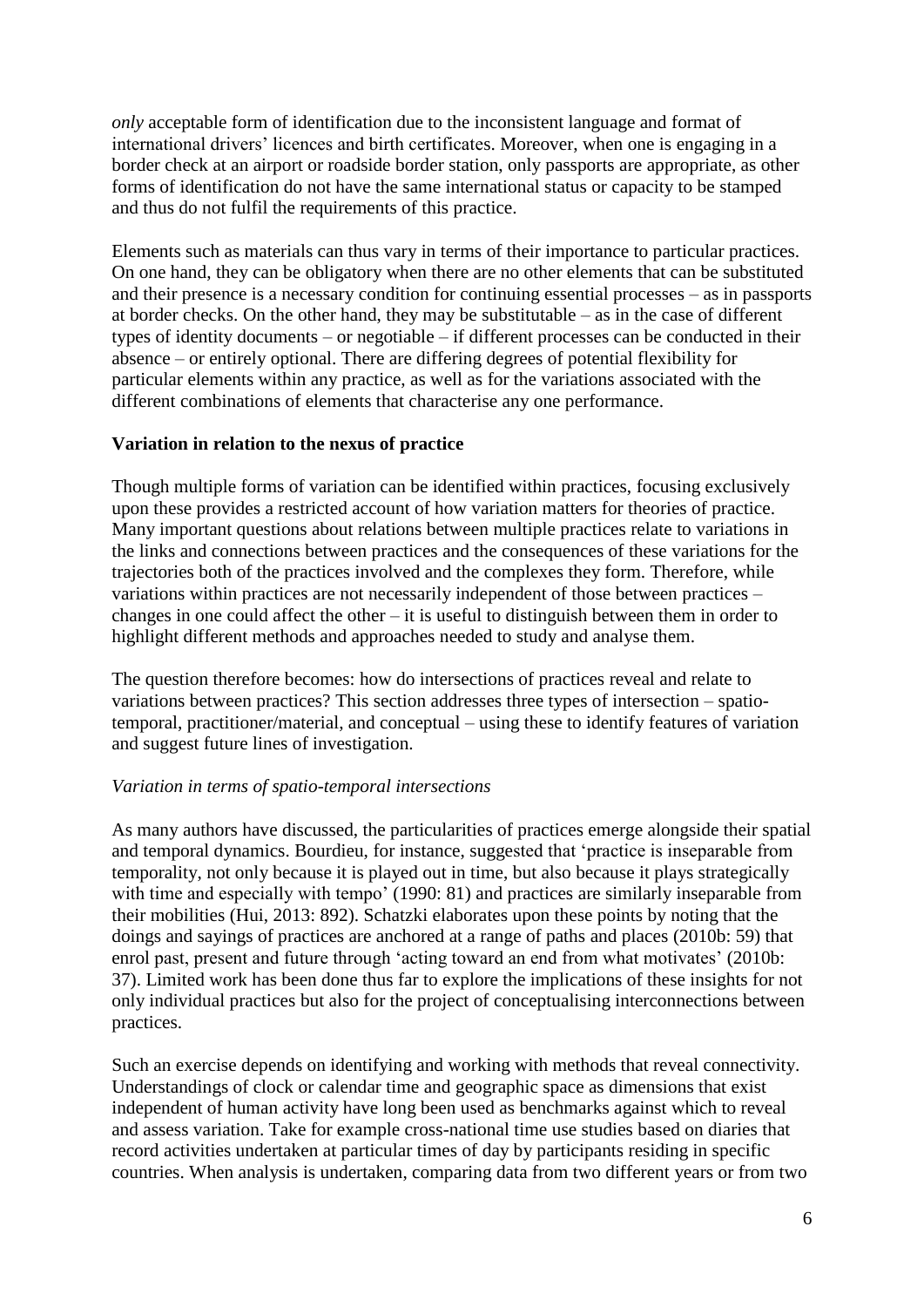different countries in the same year, it is the temporal structure of clock hours in a day and the spatial container of a country's political-geographic boundaries that are taken to be common reference points in terms of which notable variations are identified. Warde et al., for example, use time use data to reveal 'considerable national variation in patterns of food preparation, eating at home and eating out' which they relate to how consumption is institutionalised in each country (2007: 363). Varying links between food preparation and eating, food provision and regulation, as well as comparisons of the time spent engaged in different patterns of eating, are used to dispute the idea that there has been global convergence in food cultures and related practices (Warde et al., 2007: 380).

In such cases, temporal or spatial characteristics are treated as relevant commonalities in the field of practices in relation to which varying links and dynamics of practice might be revealed. While providing useful insights, this approach falls foul of Bourdieu's warning about eliding the differences between analysts' and practitioners' logics and spatio-temporal foci: 'like the map which substitutes the homogeneous, continuous space of geometry for the discontinuous, patchy space of practical pathways, the calendar substitutes a linear, homogeneous, continuous time for practical time, which is made up of islands of incommensurable duration, each with its own rhythm, a time that races or drags, depending on what one is doing' (1990: 84). Nonetheless, focusing upon temporal or spatial intersections can reveal important variations in how practices are interlinked and interrelated, including variations in the meanings and understandings that guide their spatio-temporal dynamics.

A study by Markham Schulz (2015), for example, uses comparative research (between France, the United States of America, and Norway) to reveal variations in how people negotiate the transition from work to non-work practices. Focusing on the 5–9 p.m. period when professional workers are most likely to be finishing work and moving on to personal activities in non-work spaces, Markham Schulz uncovers different understandings shaping these transitions in space and between practices. In France, managerial cohorts gain social prestige by working late (and thus delay leaving work), while in Norway those who do not leave work when expected are stigmatised for the apparent lack of a fulfilling personal life. In the US, he found more internal differentiation and discovered that individual companies interpret acceptable boundaries and shifts between work and personal time in different ways. Treating the temporal zone of early evening hours as an intersection between practices in different countries allows Markham Schulz to investigate how relationships between work and non-work practices are negotiated – and to reveal the specific understandings, institutional contexts and sequencing of activities that constitute 'variations' between countries.

Variations in the nexus of practice can thus be identified through reference to shared spatiotemporal characteristics. Though objective features – such as clock time – are often used in this role, there is room for exploring how other aspects of spatio-temporality (shared rhythms, paths, sites, etc.) could be mobilised in analysing variation.

## *Variation in terms of practitioners or materials at the intersection of practices*

In addition to intersecting spatially and temporally, practices intersect through practitioners and materials that are shared between them. People, Reckwitz argues, are crossing points: 'As there are diverse social practices, and as every agent carries out a multitude of different social practices, the individual is the unique crossing point of practices' (2002b: 256). They thus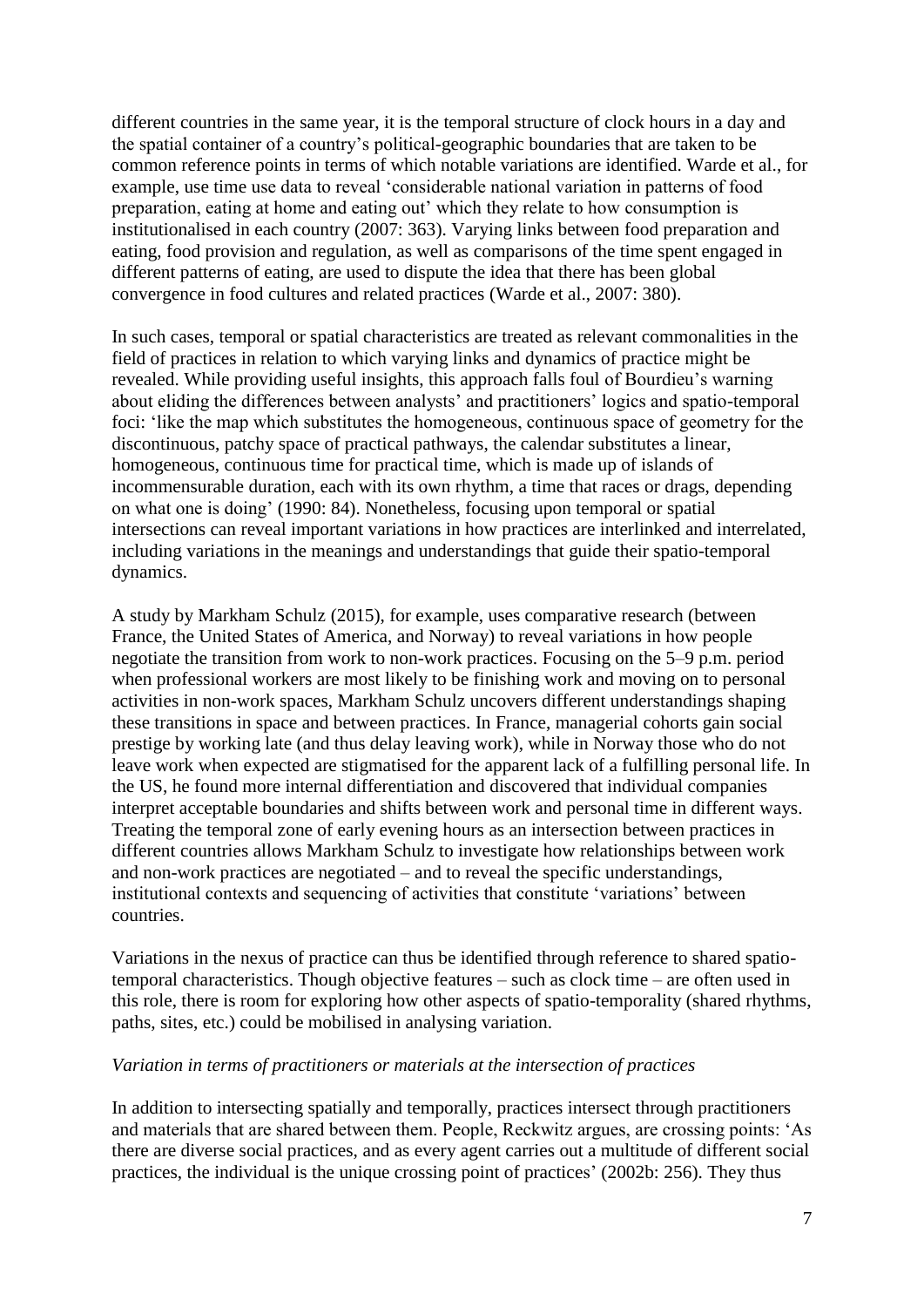embody intersections of numerous practices – working, cooking, eating, washing, banking, fundraising, exercising, gardening, training and more. This positioning can bring benefits – such as the development of skills or understandings that can be incorporated into a different practice – and challenges – involving seemingly incompatible meanings or the competition between skills that degrade or obstruct each other (e.g., muscular strength and flexibility). Some aspects of this positioning have been investigated within literature on multiple careers – for example, in relation to women's careers as mothers and professionals (Crompton and Sanderson, 1986; Evetts, 1994; Eaton and Bailyn, 2000). Much more remains to be understood, however, including how embodied skills or competences develop through involvement in more than one practice and how these differences underpin variations both in the performance of specific practices and in how multiple practices hang together.

The material components of practices can be similarly understood as intersections between multiple practices. Elements of practices are 'a point of *connection* between them' – albeit not fixed and static points but ones more akin to 'zones of overlap and intersection' (Shove, Pantzar and Watson, 2012: 113) or 'a form of connective tissue that holds complex social arrangements in place, and potentially pulls them apart' (Shove, Pantzar and Watson, 2012: 36). While not using the concept of material 'elements', Schatzki highlights the ability of practices to 'overlap': 'a particular doing, for instance, might belong to two or more practices by virtue of expressing components of these different practices' organizations [*sic*]' (2002: 87). Since practices are seen by Schatzki to be 'intrinsically connected to and interwoven with objects' (2002: 106), it follows that objects might similarly be points of overlap and intersection between multiple practices.

Having acknowledged that practitioners and material components can be positioned at the intersection of practices, there are several implications for analysing these features as vectors of variation. Firstly, one might extend a consideration of multiple elements of practice to investigate not variation within practices (as discussed above), but rather variation between them. The materials used to make a sandwich, for example, are also included within the larger set that is used at funerals (e.g., for serving snacks after a memorial service), even if other materials such as flower arrangements or printed orders of service are not included within both sets. The sets of materials used in multiple practices overlap to varying degrees and provide links and interdependencies of varying strength. Compared to the set of objects used in food preparation, funerals have a more complex and wider-ranging set extending beyond food preparation and also including religious rituals, public communication and memorialisation, bureaucratic procedures and burial. Examining sets might thus help to reveal variations in the density and patterning of material links between practices.

Secondly, questions about how variations between practices affect practitioners could be pursued through a consideration of what multiple practices require of the same person. This line of investigation could extend work on multiple careers, for instance, to consider relationships between practices other than work and family life. It could also usefully extend understandings of the intertwining of careers in different practices. Some relationships between practices are marked by commensalism wherein performances of one benefit from, and also presuppose, careers in another. When dual careers are not present, as in this example of religious and funeral practices, it becomes problematic for practitioners:

Ian['s funeral] was in a church because he was buried in the churchyard, but I'm not religious at all so there's no religious aspect for me. We had some hymns, two or three hymns that his mother chose, and nobody knew them. I thought that was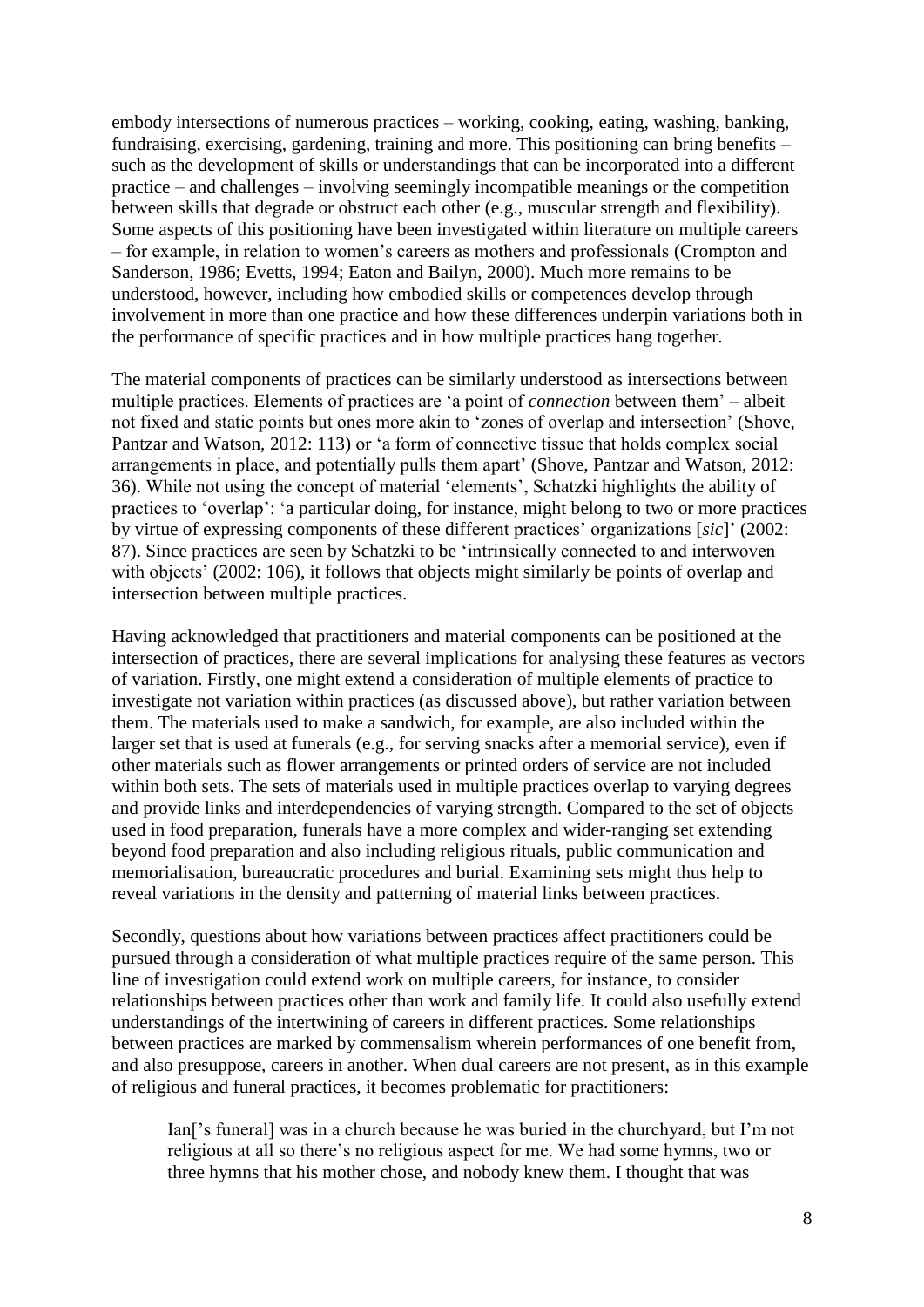hideous, because nobody was singing, everyone was just looking around a bit, embarrassed, they were just hymns no one had ever heard of (Szmigin and Canning, 2015: 756).

Such moments of discomfort demonstrate that while participation in funeral practices is not dependent upon participation in religious practices, the symbiotic relationship between these practices – with activities and knowledge used in one having been developed in the other – places demands upon practitioners that cannot always be fulfilled. Practices vary in terms of the extent to which they cultivate the skills, understandings and knowledge that are demanded of practitioners performing them. While funerals regularly draw upon elements from religious practices, identity-checking procedures do not similarly do so. Where practices involve many elements that practitioners would need to develop through other practices, this can be an indicator of the closer intertwining of practices.

Thirdly, the temporalities of materials' or practitioners' links to different practices could shape processes of transformation and thus constitute forms of variation. Elements and practitioners do not exist out of time – like practices they have histories and temporal characteristics. A skill cannot be demonstrated before it has been learned, or a material used before it has been created. The situation of materials and practitioners at the intersection of practices is therefore indicative of chains of interaction between practices – processes whereby inputs to one practice are transformed into outputs that may become inputs of another practice.

Take passports for example. Before passports can be checked during identity procedures, they must be created, and this involves what have grown to become elaborate practices including filling out forms, taking carefully-specified photos, collecting professional attestation of likeness or personal acquaintance, providing supporting identity documents and submitting biometric measures such as fingerprints. These activities and their traces now feed into administrative procedures wherein forms, photos, attestations and documents are reviewed, assessed and processed before the production of the object itself – a document that often remains the property of the state and is connected to a myriad of databases through computerreadable codes. These passports, themselves traces of administrative and identification practices, have from their moment of creation a defined lifespan noted by their expiry date, as well as spatialities of expected relevance – the border checkpoints and immigrations halls where they become a part of different bureaucratic processes.

Practices thus relate to passports in different ways. For the person completing a passport application, the passport is something only imagined – a goal towards which activities are oriented. For those working in passport offices, it is an output and trace of activity – something generated and circulated if valid inputs have been provided and appropriate documentation processes are completed. For border agents, the passport is a pre-requisite input that is then scanned, examined, considered, recorded and potentially stamped. Through these linked practices, a necessary temporal sequence is established for any one practitioner, wherein border checks are not possible without having previously applied for and received a passport. In addition to being 'a necessary but not sufficient condition to be admitted into a country' (Wang, 2004: 357), passports act as a necessary but not sufficient condition for the performance of certain practices. The sequences of which they are a part involve the orchestration of practices involving multiple sets of practitioners – applicants, government administrators and border security agents – often situated in different locations.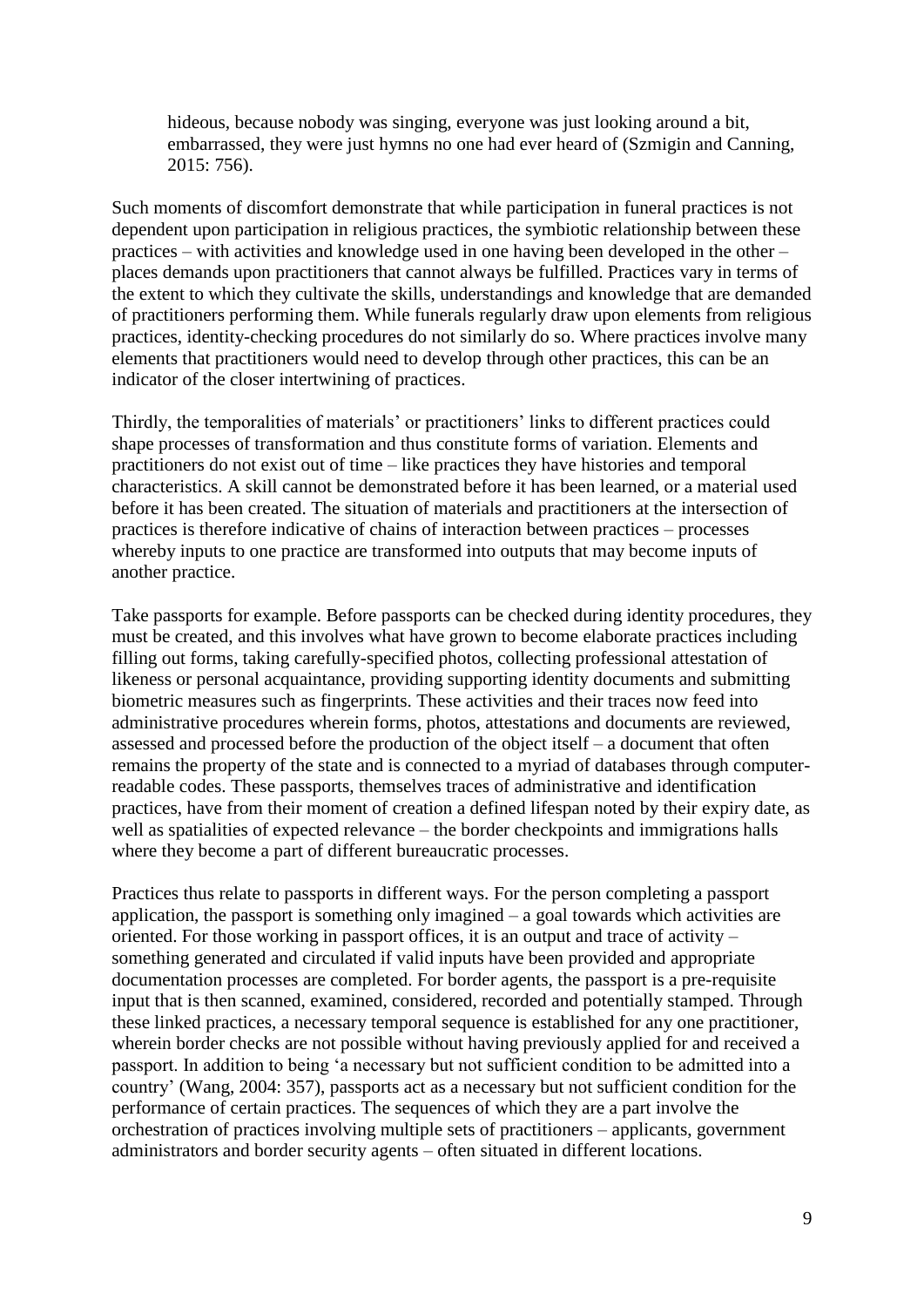As this example highlights, materials (and similarly practitioners) are wrapped up in chains of actions, inputs and outputs. Practices transform materials and people's bodies into different forms. Series of inputs and outputs thus help to determine possible sequences through which practices are linked. Birth certificates are needed to obtain passports, which for migrants are needed to obtain health cards or numbers, which are needed to give birth to a child in a hospital, which will then prompt a further application for a birth certificate. Rawolle (2010) has used the term 'chains of production and consumption' to discuss such sequences in relation to Bourdieu's work, emphasising that attempts to circulate specific traces or accounts between practices can be more or less successful. This is an important point, as even seemingly established sequences and chains can transform or be interrupted. Yet I have resisted the terms 'production' and 'consumption', because Rawolle's account foregrounds the intended orientation of chains: 'the production of specific practices is oriented towards … likely consumption patterns' (2010: 127). Though identity documents are produced through practices thus oriented, they are also more ambiguously situated – with passports being used for example to check in to hotels even when other forms of identification would be sufficient. Chains of actions, inputs and outputs can thus be at times unintended or unanticipated by participants engaged in one or more of the interlinked practices.

Such sequences where one material is required for the production of another, or one set of experiences and skills are required for participation in another practice, represent dimensions of variations. For example, practices may vary in terms of how many inputs or outputs they have – and the extent to which these are consequential for other practices. In addition, variation between practices may be identified in relation to the materials or practitioners involved: not all materials will appear equally frequently as inputs or outputs, and some embodied skills or knowledge may be developed only by carefully selected practitioners in specific practices – think for instance of companies whose food production relies upon a 'secret sauce' or 'special technique'. Practices also vary in terms of their position within temporal sequences – the extent to which they draw upon particular inputs and outputs and thus need to occur before or after other practices. Investigating these temporal sequences can additionally pinpoint variation in the accessibility of practices to particular practitioners – the inability to obtain materials or develop competences may constrain continued participation in interconnected practices.

## *Variation in terms of groups and categories*

While the bodies of practitioners and materiality of objects function as tangible points of intersection between practices, there is also a range of more ambiguously tangible things that can be similarly positioned. For Shove, Pantzar and Watson, meanings exist alongside materials as elements of practices that are shared and therefore 'zones of overlap and intersection' (2012: 113). Likewise, Schatzki discusses how components such as rules can apply to multiple practices (2002: 87). The diverse traces left by meanings, rules, concepts or categories can be difficult to follow as they weave through the plane of practices. In order to focus this final subsection, I therefore take up a very specific set of meanings and categories related to groups – in particular those through which groups of practitioners are defined.

This focus is useful in a number of ways. Firstly, it builds upon practitioners' roles as crossing points within the plane of practices. For each practice a person participates in, there is a group of other practitioners – some with whom performances are shared spatially or temporally, and others with whom direct contact might be established occasionally, or never. Being at the intersection of many practices is therefore also being at the intersection of many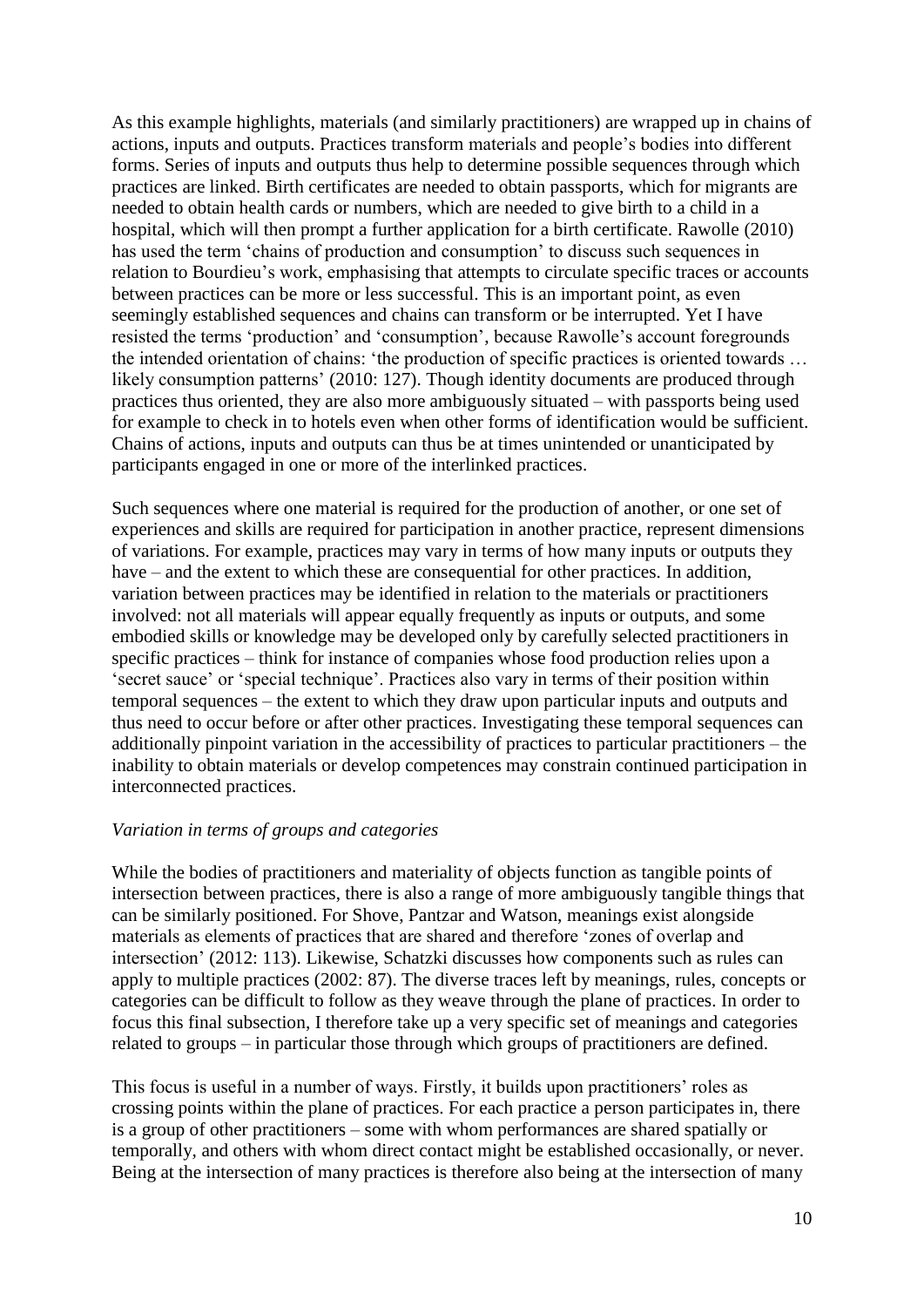groups of practitioners. Secondly, the importance of groups that gather together by virtue of shared practices has already been established within literature on communities of practice. Dissatisfied with predominant understandings of learning as formal knowledge transfer from teachers to pupils, Lave and Wenger (1991) proposed that learning instead be situated within and as an outcome of a range of shared practices. In addition to foregrounding practices, they argued that learning is relational and therefore needs to be studied by attending to collectives or groups rather than individuals (Fuller, 2007: 19). There is scope for both extending this interest in groups beyond the topic of learning and for further questioning how groups are themselves conceptualised. Nicolini, for instance, suggests that by reifying the notion of 'community', Wenger draws too strongly upon positive framings of the term (2012: 90-91). More commonly, concepts that indicate particular groups of people – girls/boys, Christians/Muslims, professionals/manual workers – are regularly evoked in representing specific practices, even though they differ from groups of *practitioners* and yet the implications of such categories for *multiple practices* have not been discussed at length by practice theorists.

Before considering how such categories might help to constitute or reveal variation within the plane of practices, I outline three means whereby groups – multiple things or people that are understood to be related – are formed. Communities of practice literature focus upon the formation of groups through co-present interaction and shared performances. Families, for instance, eat and cook together, at more regular temporalities for immediate family members or less regular ones for extended family. Yet this is only one way that family groups are made. The family as an intelligible and meaningful group is also enacted by those not belonging to it: clerical staff in governmental agencies enact the family through procedures such as the registration of marriages and births and the production of identity documents or dependent visas that give families rights in relation to other practices legislated by governments. Groups are thus (re)produced through practices that label, codify and create traces of their existence. Such traces can then lead families to be treated as a group in other practices – for instance being allowed to approach border agents together rather than individually. Thirdly, general understandings of what family is and what family means are also produced through practices that refer to non/fictional families. Novels, television programmes and housekeeping magazines as well as blogs, portraits and songs, all contribute to how the category of 'family' is made meaningful. Children begin learning such meanings through picture books and early schooling and continue encountering them as adults in the anthropomorphised descriptions of animals in documentaries and the deriding of problematic families in news stories. 'Family' groups are thus made through the circulation of cultural products enacting diverse meanings, the creation of material traces with implications for other practices and the performance of shared practices. Other groups are constituted in similar ways, although with different emphasis upon the various forms of enactment involved. Groups of 'birders' or 'birdwatchers', for instance, are made meaningful through blogs, websites and birding books and are performed by groups of co-present enthusiasts, but are rarely defined or recognised in these terms by non-birdwatchers or by formal institutions.

What are the implications of a category such as 'family' for conceptualising variation in the nexus of practices? For one, looking at how 'family' is invoked or reproduced across different practices demonstrates that people can have quite different roles depending on how they are positioned in relation to different practices. Practices vary not only in how they incorporate and enact groups, but also in terms of the extent to which these groups generate variation within the practice. When the O'Brien family goes through border-crossing procedures at an airport, there is no expectation that the border agent's questions and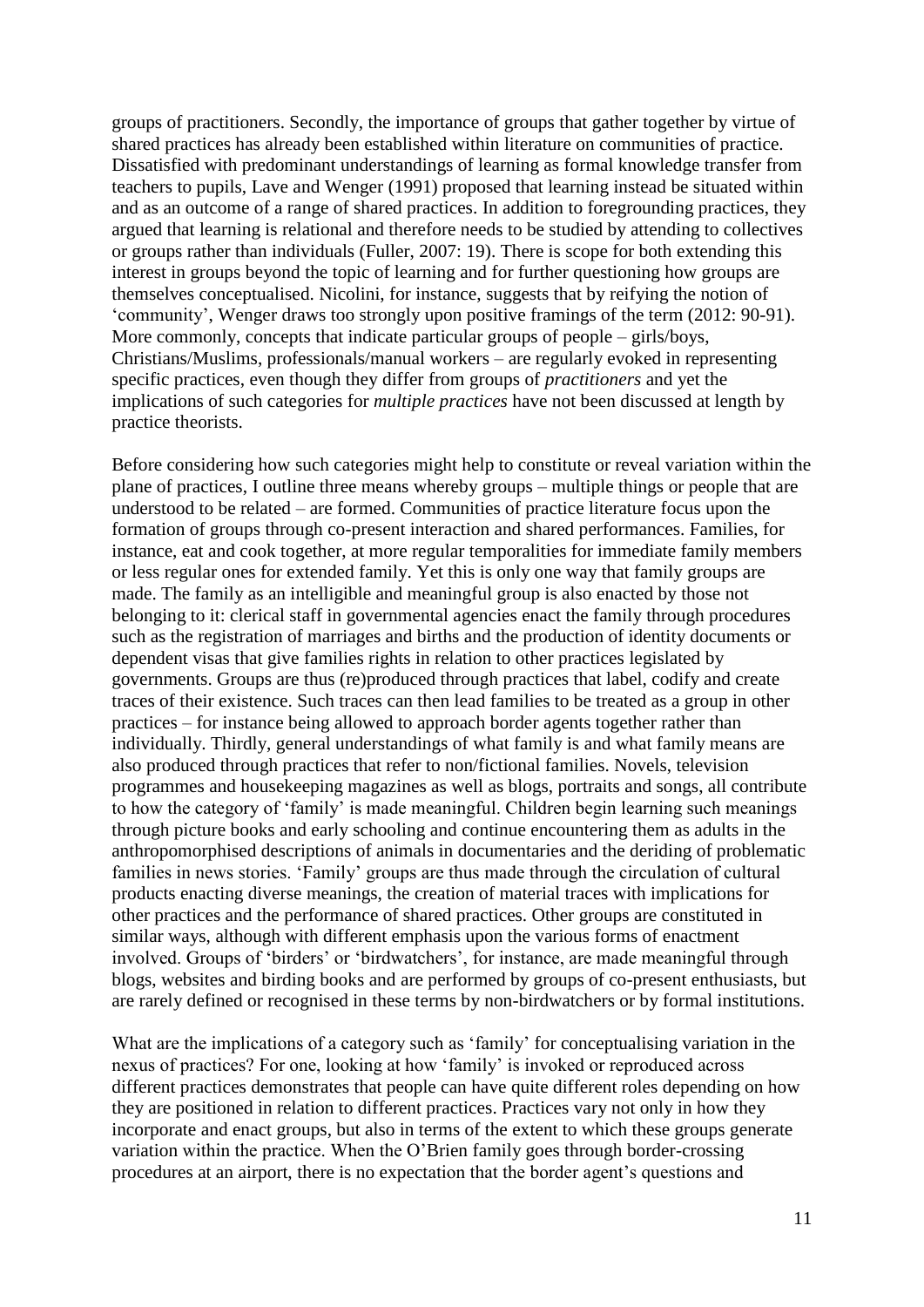passport-stamping procedures will differ from those adopted only moments earlier for the Rossi family and no expectation that the families will respond differently. However, these two families would be likely to generate and reproduce significantly different variants of funeral practices should one of their members pass away. Moreover, they will each reproduce different nexuses of practice – not all families ski or play board games.

In addition, reference to different groups and categories could be useful in identifying patterns of accessibility within the plane of practices. In some instances, the ability to participate in a practice depends upon one's membership in a particular group. While such dynamics have been well-considered in sociological literature on socio-demographic distinctions such as gender, class and religion, this could be extended to encompass the implications of other groupings – such as alumni of a particular school who might be given special rates on insurance packages or musicians who belong to a union and therefore have access to jobs that are not available to others. In some instances, groups may be determined within the practice in question, but in others the definition or membership of a group is imported from one or more other practices – thus enacting links and relationships between multiple practices. Categories of appropriate and inappropriate participants may thus be meaningful only in relation to a nexus of practices and variations in accessibility only intelligible through a consideration of how group categories are enacted and drawn upon across multiple practices.

Considering the groups and categories that are enacted within practices can reveal other dimensions of variation, since not all practices reproduce group membership in the same ways. Identity checking practices enact families, national citizens, il/legal mobiles, migrants and asylum seekers through carefully orchestrated bureaucratic procedures. By contrast, performances of cooking and eating enact such groups as families, friends, foodies, chefs and amateurs, but the categories involved are often ambiguous, with unclear implications for other practices. Some practices enact more formalised groups, for example through the recording of members or explicit codes of conduct, while others reproduce informal associations (e.g., a group of 'regulars' at the pub). Variations in the types of groups enacted provide one means of differentiating types of interdependence between practices. For example, those which involve and reproduce formalised categories with accompanying material traces – such as official records – may engender more intelligible chains of action and more precisely defined sequences of inputs and outputs than those through which more diffuse meanings (e.g., cultural representations) are carried. Moreover, any such differences and observed chains will be variable over time even where group categories remain present. For example, looking at how 'family' has been enacted historically will reveal changing links between practices – illustrating further variations in how 'family' functions as an intersection between practices. For many years the importance of religious practices and organisations was central to the constitution of families – both through marriage ceremonies and teachings about the impropriety of conceiving children out of wedlock. Yet today even families that are not recognised by certain religious groups (e.g., homosexual partners with adopted children) are formally recognised through civil ceremonies and adoption documents. Transformations in the nature and prevalence of family businesses and multi-generational homes similarly indicate that the meanings and practices of families have changed over time, transforming patterns of linkages in the nexuses of practice.

#### **Conclusion**